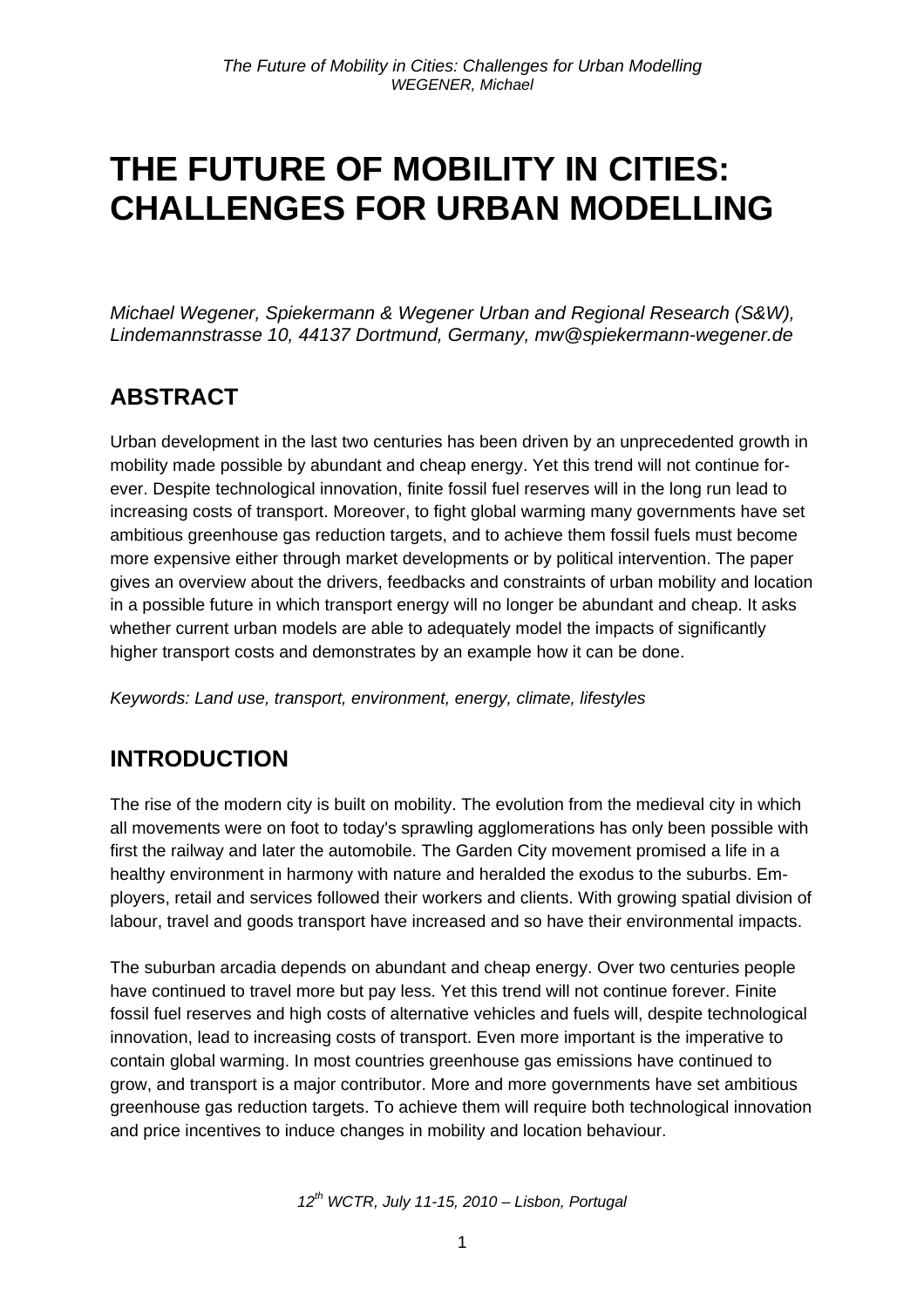#### *The Future of Mobility in Cities: Challenges for Urban Modelling WEGENER, Michael*

What does this mean for cities? How will higher transport costs affect mobility and location patterns? Will distances travelled to workplaces, shops, services and leisure become shorter? Will there be a renaissance of public transport? Will goods from far-away places be substituted by deliveries from local suppliers? Will face-to-face communication be replaced by telework and videoconferences? Will suburbanisation be halted or even reversed? Will modern lifestyles based on freedom of movement be reoriented towards a new sense of neighbourhood? Will greenfield shopping centres be abandoned for local shops? Will suburban locations decline in attractiveness and value? What will be the impacts on equity? Will there be a social divide between those who can maintain their mobility and those who must give up their cars?

If urban planning is to respond to the challenges of energy scarcity and climate change, it needs to answer these questions.

Unfortunately, most transport and land use models of today have not yet responded to the new challenges. Many urban models are not prepared to model policies, such as the promotion of more energy-efficient vehicles or alternative fuels and the necessary refuelling infrastructure, redirection of transport investment to public transport, transport demand management and anti-sprawl legislation, and the resulting distributive effects and social conflicts. Many do not consider travel costs in trip generation, trip destination and mode choice. Many do not forecast induced or suppressed trips. Many use price elasticities estimated in times of cheap energy. Many do not consider household travel and housing budgets. All this means they will underestimate the response to rising transport costs.

The fundamental changes in the priorities of planning caused by energy scarcity and climate change will have significant impacts on the theory and method of urban modelling: less reliance on observed behaviour, more foundation on strong theory, less statistical calibration, more plausibility analysis, less focus on preferences, more attention to constraints.

The paper gives an overview about the drivers, feedbacks and constraints of urban mobility and location in a possible future in which transport energy will no longer be abundant and cheap. It asks whether current urban models are able to adequately model the impacts of significantly higher transport costs and demonstrates how it can be done using an example from a European Union project.

### **MOBILITY AND LOCATION**

The term mobility indicates both the willingness and capability for movement and the movement itself. Mobility has many dimensions, such as intellectual, social, professional or spatial mobility. Spatial mobility comprises temporary relocations, such as trips, as well as permanent relocations, such as change of job or migration. Permanent relocations imply changes in the locations of activities. Location decisions create relationships between humans and space: by physical change (e.g. construction), use of space (e.g. living or working) or local attachment (e.g. identity, habit, integration).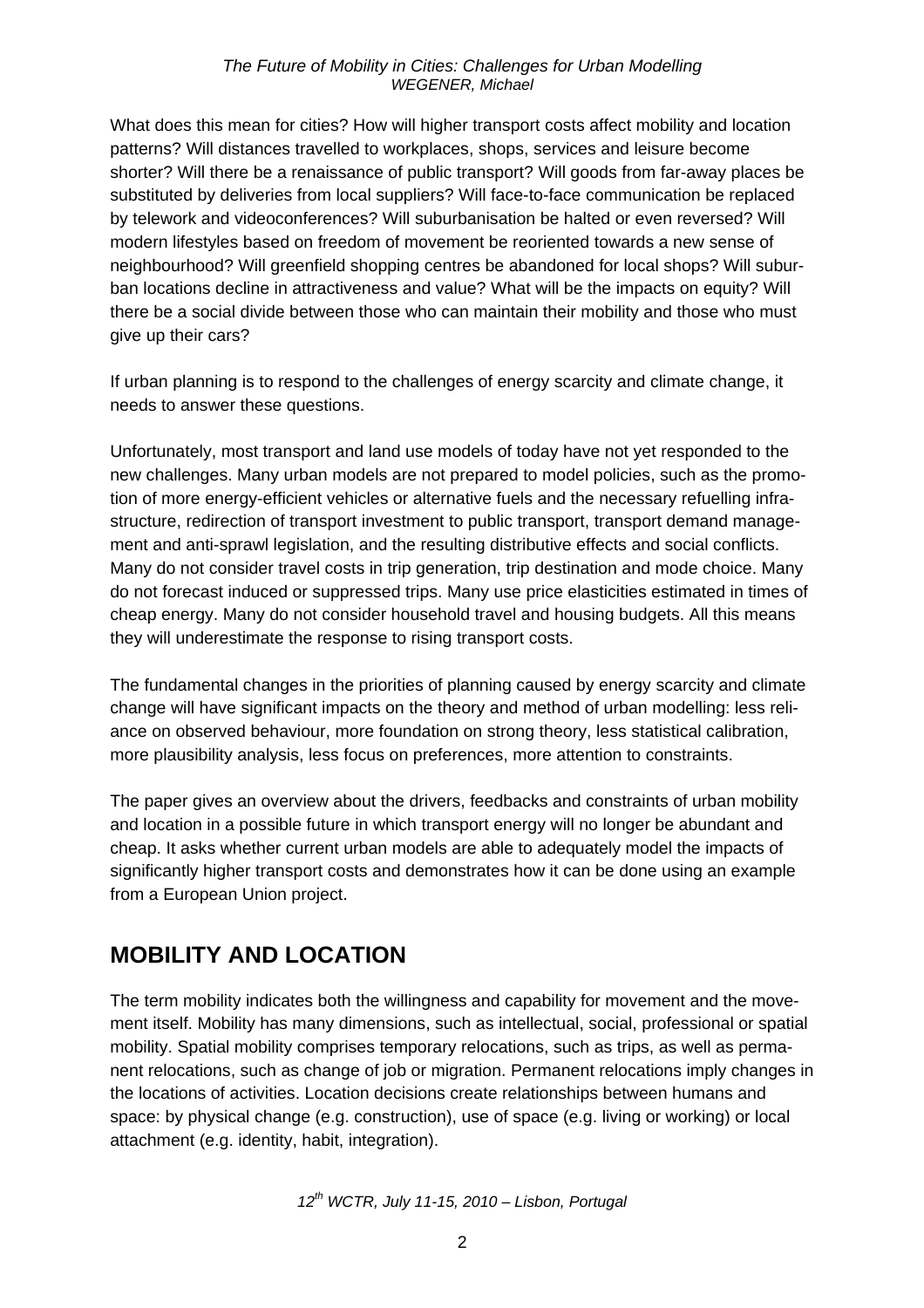Hence spatial mobility and location are fundamental alternatives of spatial behaviour. While spatial mobility aims at overcoming space, location aims at using it. Increasingly, physical mobility is substituted by telecommunications, but telecommunications also create desire for more personal face-to-face interaction and hence physical mobility.

Originally spatial mobility implied freedom, emancipation and opportunity. Rural-to-urban migration brought freedom from hunger and serfdom, outmigration to America freedom from religious suppression. Travel pioneers, such as Erasmus of Rotterdam or Mozart, laid the foundations for the cultural identity of Europe. Goethe, writing home from his Italian journey, described the fundamental experience of travel, which survives as a shadow even in today's mass tourism:

*"I feel like a child that has to learn to live again. ... I cannot tell you how much I have gained in humanity. ... I have already given up many ideas I held fixed which had made me and others unhappy, and have become much freer here. Every day I am peeling off another shell and hope to return as a human being."* 

J.W. Goethe: *Italian Voyage* (1787)

At Goethe's time, spatial mobility was a privilege of nobility and a small number of affluent citizens. Today, the railway, the car and the air plane have brought a level of mass mobility never known before in human history.

However, more and more also the negative sides of unlimited spatial mobility are becoming apparent. As it grows to perfection, it destroys not only the very preconditions for its success but also the happiness it promised:

- The end of the isolation of rural regions has its counterpart in sprawl at urban peripheries. Outmigration no longer leads to freedom from backwardness and suppression but to rejection by richer nations. International exchange promotes tolerance and knowledge of foreign cultures but goes hand in hand with mass tourism and the exploitation of nature. Participation of rural areas in metropolitan cultures reduces disparities but also endangers regional identity.
- Easy and cheap travel opportunities facilitate wide networks of friendships and social relations but at the expense of local contacts. Affordable mobility facilitates labour force participation of women but subjects them to the double burden of work and household. Spatial mobility facilitates social and job mobility but often also enforces separation of partners and fragmented families. Automobility for all is a fiction as large parts of the population (the elderly, the poor, the handicapped) remain excluded.
- Efficient transport systems are vital for the economic competitiveness of regions but also increase the disadvantage of peripheral regions not connected. Improvements of transport infrastructure stimulate the demand for more transport resulting in increasing congestion, energy consumption, greenhouse gas emission and air pollution leading to problems of sustainability and global and intergenerational equity.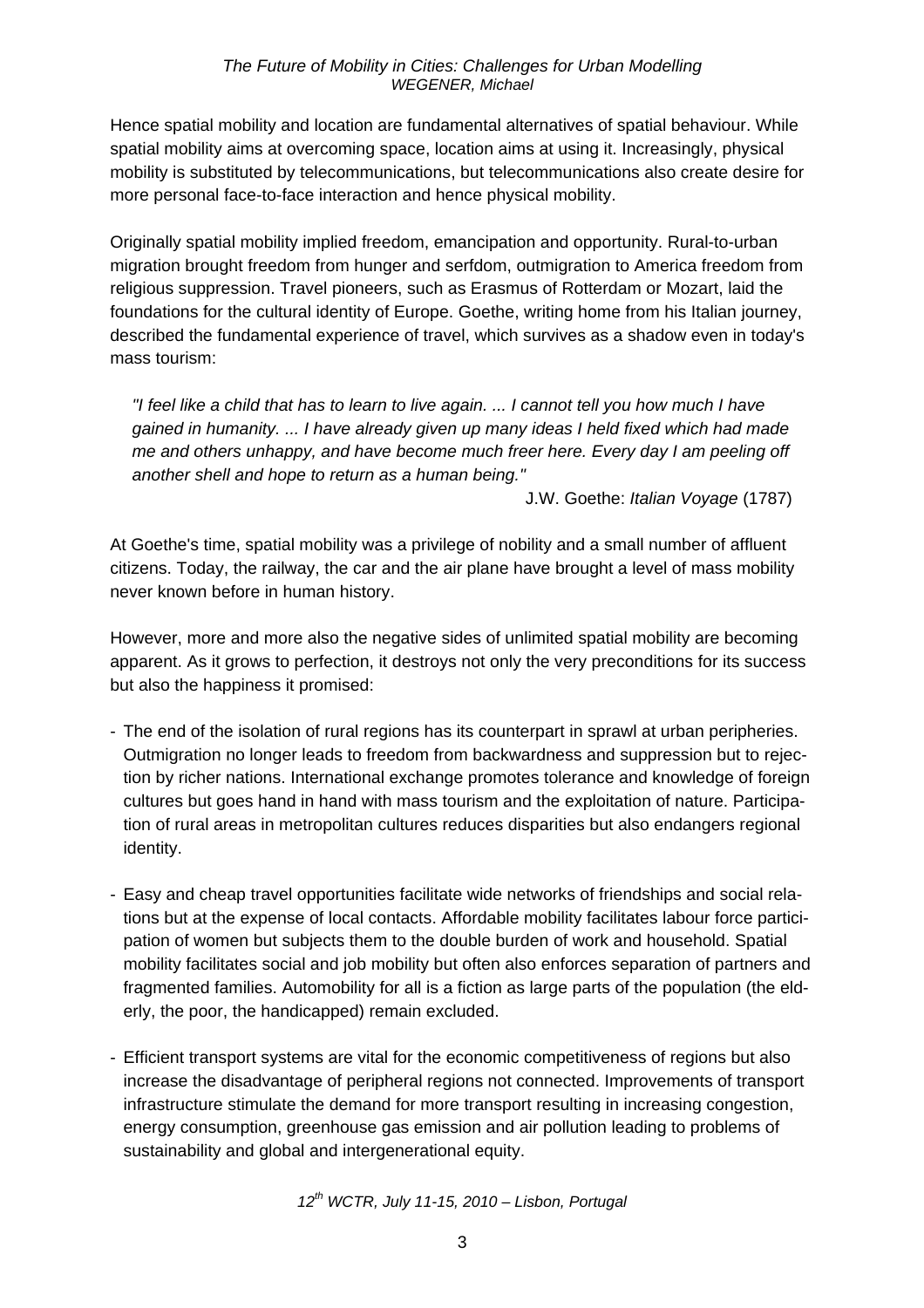#### **Theory**

There is a broad range of theoretical approaches in engineering, urban economics and geography to model changes in mobility and location behaviour in response to changes in transport cost (for more details see Wegener and Fürst, 1999):

- *Technical* theories interpret cities as mobility systems. Spatial interaction theories explain mobility as a function of size and attraction of origins and destinations and an inverse function of travel time and travel cost, or both, between them. This is the gravity or spatial interaction model underlying most travel demand models. Inversely, if it is possible to make inferences from the distribution of human activities to spatial interactions, it is also possible to identify the location of activities giving rise to a certain pattern of mobility defined as above. This is the spatial interaction location model. The first urban spatial interaction location model was the 'Model of Metropolis' by Lowry (1964).
- *Economic* theories interpret cities as markets. They assume that locations with good accessibility are more attractive and have higher market values than peripheral locations. The model of urban land markets by Alonso (1964) assumes that firms and households choose locations at which their bid rents, i.e. the land prices they are willing to pay given their production and transport costs, equal the asking rents of landlords. Firms with higher added value per unit of land will pay higher prices than firms with less intensive use of land. This explains why jewellers are found in the centre, whereas trucking companies have their yards on the periphery.
- *Social* theories interpret cities as the result of individual or collective appropriation of space. Action space theory analyses activity patterns which lead to characteristic spatio-temporal behaviour and hence locations. Hägerstrand (1970) introduced time budgets, within which individuals command action spaces of different size and duration subject to capacity, coupling and institutional constraints. Based on action-space theory, Zahavi *et al.* (1981) proposed the hypothesis that households within their time and money budgets maximise spatial opportunities (i.e. travel distances), in contrast to most travel demand models used in the planning practice which assume that trip rates are fixed and travellers minimise travel times needed to perform these trips.

All three theories of mobility and location were well suited to explain the impacts of travel becoming faster and less expensive in the past:

- If travel becomes *faster* or *less* expensive, people make *more* and *longer* trips.
- If travel becomes *faster* or less expensive, people choose *more distant* locations.
- If people get *more affluent*, they make *more* and *longer* trips and choose *more distant* locations.
- If people have to work less, they make *more* and *longer* trips and choose *more distant* locations.
- If all this happens together, people make *more* and *longer* trips and choose *more distant* locations.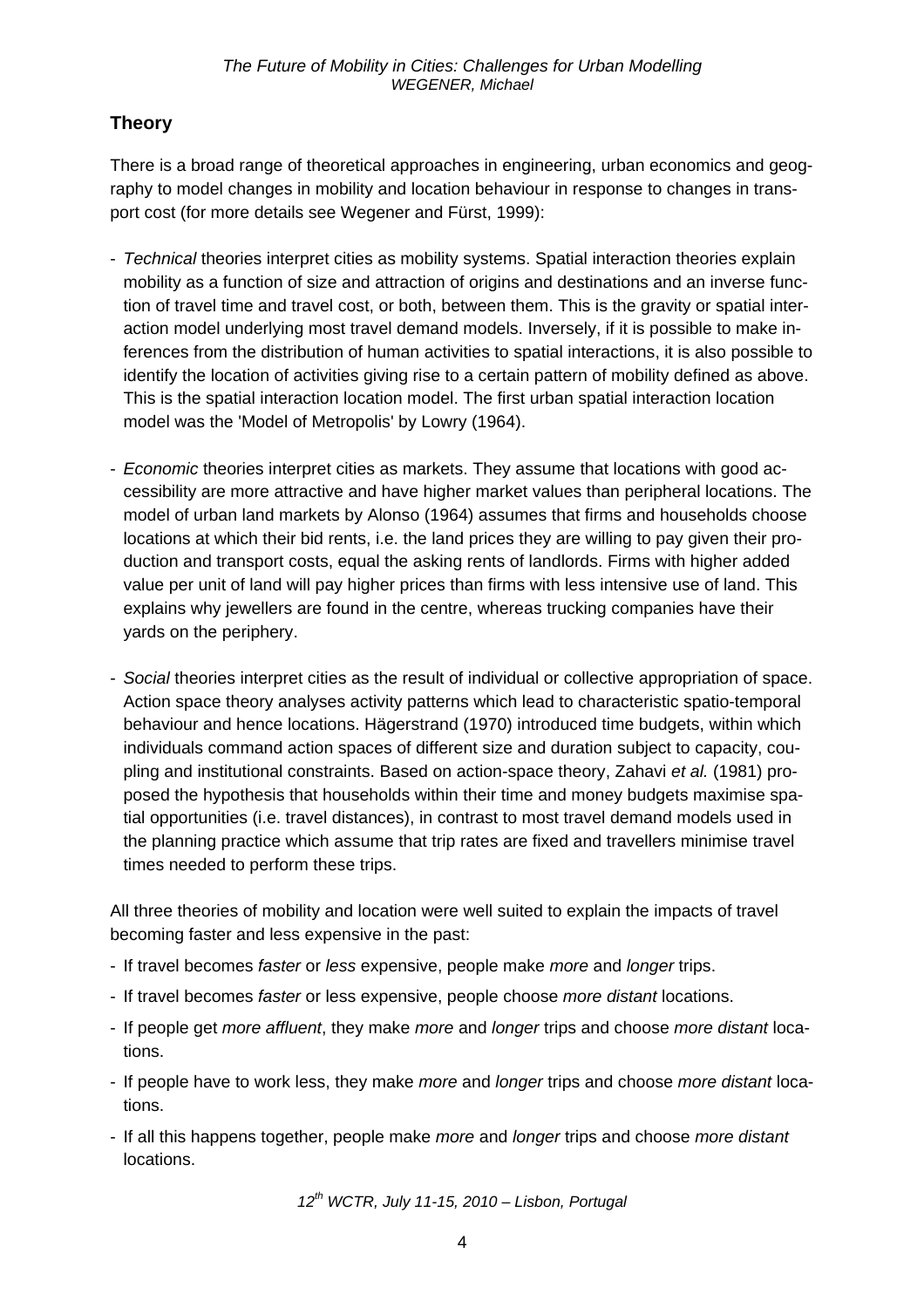Conversely all three theories can be used to predict what will happen if travel becomes slower or more expensive: People will make fewer and shorter trips and choose more nearby locations. This will affect discretionary trips, such as shopping or leisure trips, more than mandatory trips, such as work or education trips.

While all three theories predict the same direction of changes, action-space theory has a particular potential to deal with non-marginal travel cost increases because its behavioural assumptions are founded not on subjective preferences but on the options individuals have to perform their mandatory and discretionary activities in time and space subject to their time and money constraints. It can therefore be expected that the behaviour so predicted will in a consistent way reflect their likely response to significantly changed conditions.

Action-space theory is also well suited for forecasting the effects of telecommunications on mobility and location. Regular use of telecommunications, e.g. by telework or teleshopping, allows households to choose more distant locations and make fewer but longer trips without additional travel time or travel cost (Shen, 2000).

#### **Urban Models**

Integrated mathematical models of urban land use and transport appeared first in the United States in the early 1960s. The Lowry model stimulated modelling efforts in many large metropolitan areas. Many of these early efforts failed to deliver because of unexpected difficulties in data collection, calibration and computing. Moreover, the models were focused on growth allocation and transport efficiency and failed to address new problems of social and ethnic conflict. In addition, the synoptic rationalist planning paradigm the models were based on was replaced by incremental, participatory ways of planning.

In his "Requiem for large-scale models" , Douglass B. Lee (1973) accused the models of "seven sins": hypercomprehensiveness, grossness, hungriness, wrongheadedness, complicatedness, mechanicalness and expensiveness. The urban modelling community retreated into the basements of academia.

The requiem was premature (Wegener, 1994). Some of the technical problems were relieved by better data availability and faster computers. The models became more disaggregate and were based on better theory, such as bid-rent theory or discrete choice theory and user equilibrium in urban networks. Better visualisation tools made the model results more understandable by citizens and decision makers.

The 1990s brought a new interest in urban land-use transport models: In the United States the Intermodal Surface Transportation Efficiency Act (ISTEA) of 1991 triggered a new wave of applications of urban land-use transport models. In Europe, the European Commission funded a number of studies employing urban land-use transport models (Marshall and Banister, 2007). Several urban land-use transport models, such as TRANUS, MEPLAN, IMREL, RURBAN, METROPILUS, UrbanSim, DELTA and PECAS, were applied to a growing number of metropolitan areas.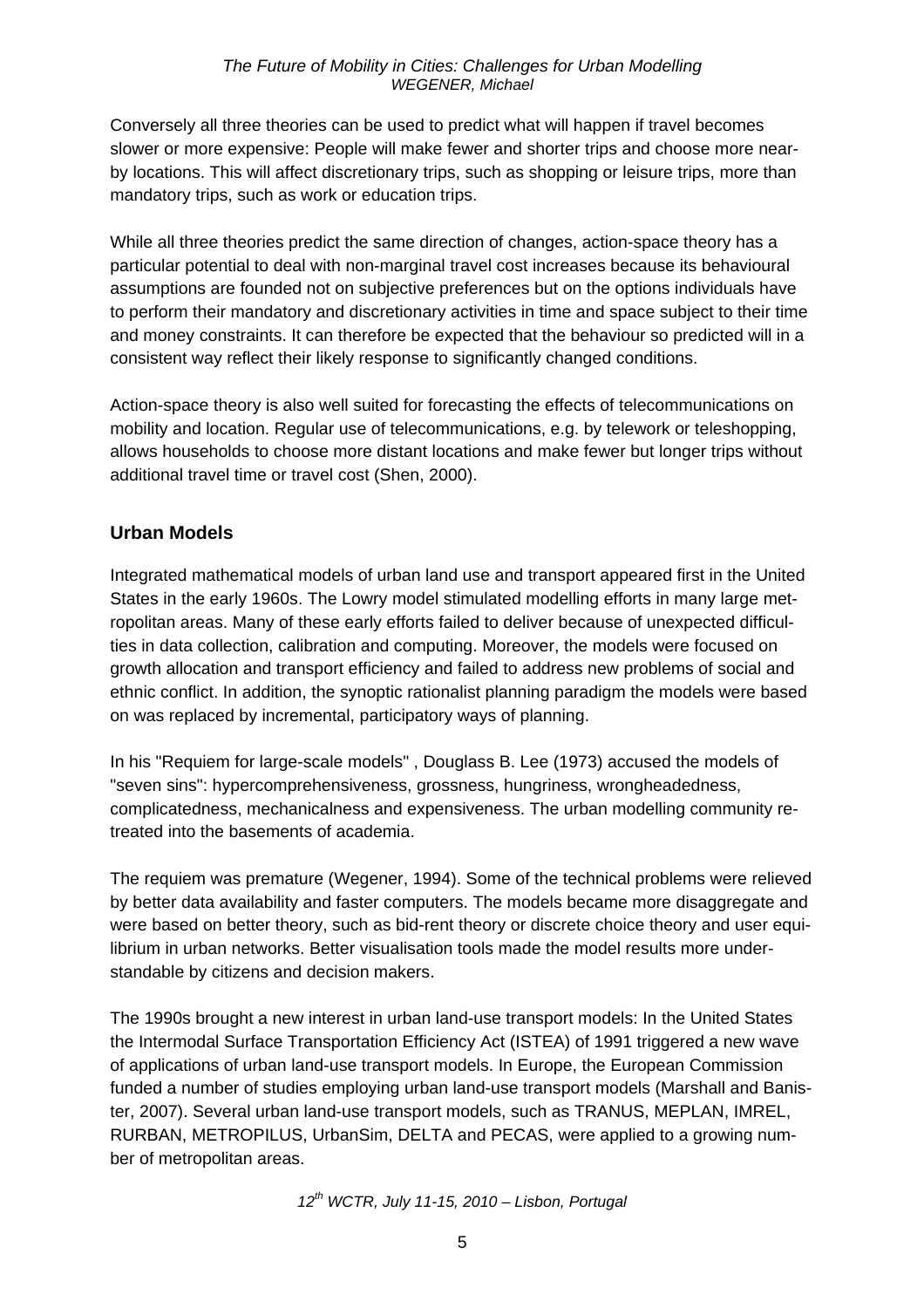The early 2000s have opened a seemingly unlimited golden future for urban modelling (Wegener, 2004): Improved data availability through geographic information systems and new developments in computer science, such as parallel computing, have reduced former technical limitations. New advances in modelling theory and methodology, such as activity-based and agent-based models, have widened the range of issues that can be addressed. A global community of urban modelling experts meets at conferences, such as the World Conference on Transport Research (WCTR), the Conference on Computers in Urban Planning and Management (CUPUM) and the Annual Meeting of the Transportation Research Board (TRB).

However, not all large modelling projects have been successful. Many large modelling projects failed to deliver in the time available or had to reduce their too ambitious targets. Many applications of established models by others than their authors did not become operational. Many projects got lost in data collection and calibration and did not reach the state of policy analysis. Many projects remained in the academic environment and produced only PhD theses.

In particular the trend towards activity-based and agent-based or microsimulation models working with high-resolution parcel or grid-cell data has contributed to the problems of many projects (Wagner and Wegener, 2007; Nguyen-Luong, 2008). There are good reasons for this trend: With growing individualisation of society, urban life styles and hence location and mobility patterns and social networks are becoming more diversified, and disaggregate models are better able to capture this heterogeneity. In transport modelling, activity-based models have replaced the traditional four-step trip model and made it possible to model tripchaining, car sharing and interdependencies between the mobility of household members. In addition, new model extensions addressing environmental issues, such as air quality, noise, landscape and water require high-resolution grid-cell models.

However, the trend towards disaggregation has also significantly increased the initial effort needed to make the models useful for practical applications. The data requirements and computing times of microsimulation models tend to be enormous. In addition, there are fundamental conceptual problems with highly disaggregate models (Wegener, 2009b): Microsimulation transport models are too slow to be executed several times in integrated landuse transport models and to allow the examination of the large number of scenarios required for the composition of integrated strategies or policy packages. Moreover, because they use random numbers to create probabilistic distributions of individual events, their results are subject to stochastic variation, i.e. may vary significantly between model runs with different random number seeds unless averaged to a level of aggregation they were designed to overcome. Many applications of microscopic activity- or agent-based models have ignored the pitfalls of stochastic variation and published results with illusionary precision.

In addition, most present urban transport and land use modelling projects to date have not yet responded to the new challenges of energy scarcity and climate change urban planning will face in the future.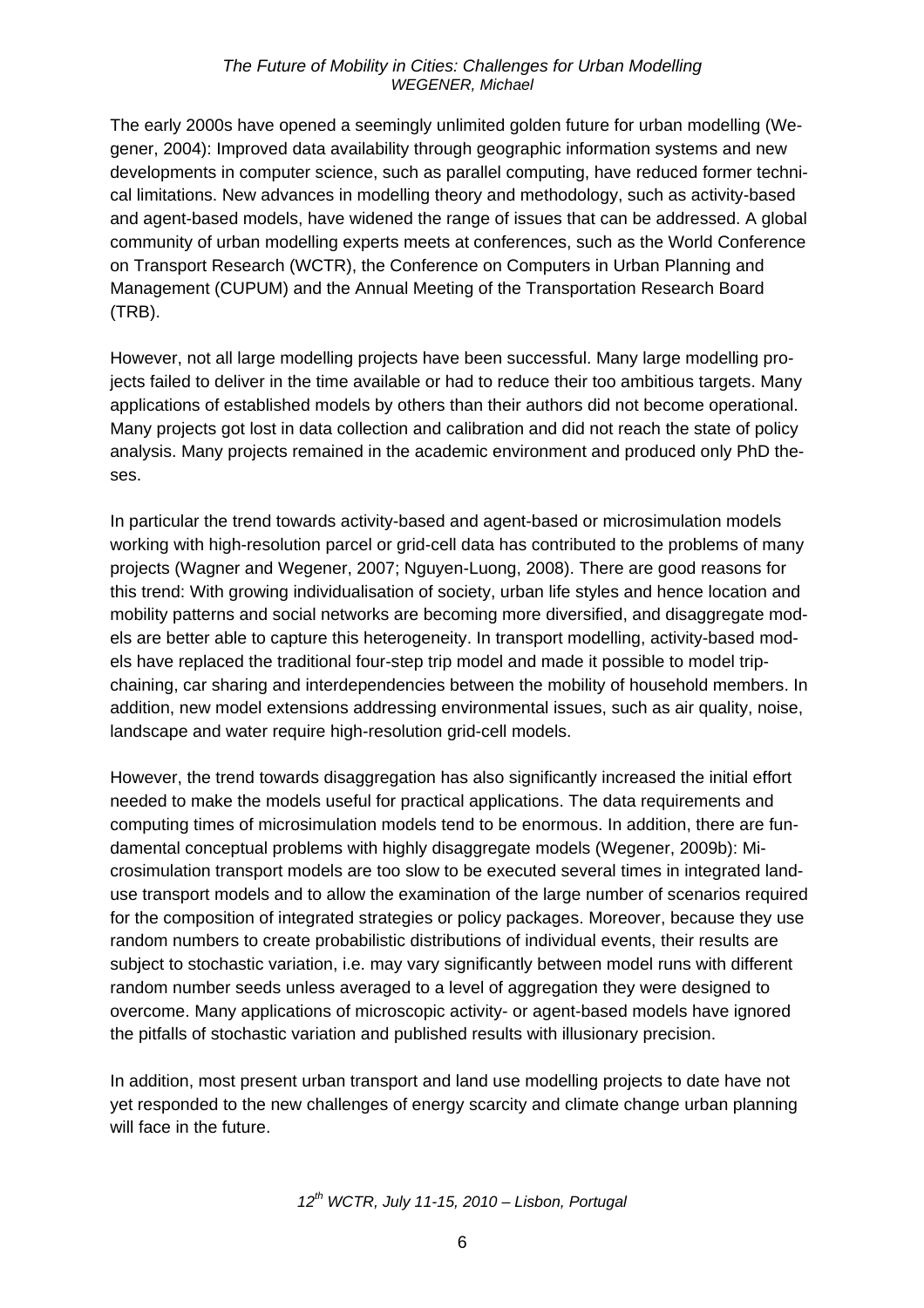### **NEW CHALLENGES**

Twenty percent of mankind are responsible for eighty percent of the world's consumption, energy use and greenhouse gas emissions. This inequality is growing. Since the 1970s, the per-capita income of the industrialised countries has grown by a factor of ten, whereas that of the least developed countries has only tripled. But another multiplication of production, consumption and resource use of the rich countries as in the last thirty years would exceed the resources of the earth. Today it is foreseeable that if the energy consumption of the world continues to grow as in the past, the known deposits of fossil fuels will be exhausted before the end of this century. If, however, one adds the fast growing energy demands of large countries in transition, such as Brazil, China, India and Russia, they will be depleted already in a few decades. Similar constraints apply to other raw materials.

However, only few politicians and scientists are seriously taking account of this situation. Only few countries meet the target set by the United Nations to spend 0.7 percent of their national product on international development aid. Mainstream neo-liberal economic theory continues to put its stakes on further deregulation of international trade and unconstrained economic growth. Despite a long debate about zero-growth economics (e.g. Olson and Landsberg, 1973; Daly, 1977, 1996) there are virtually no theories, concepts or visions of how a sustainable economic order might work without continued material growth.

In July of 2008 the price of crude oil rose to almost 150 US \$ per barrel. During the recent world-wide financial and economic crisis it went back to below 40 US \$ per barrel and has since started to grow again (Figure 1). Most experts believe that because of the ultimate depletion of deposits oil will continue to become more expensive. This will have significant impacts on fuel production, fuel efficiency and mobility and location.



Figure 1 – World oil price 1950-2010 (WTRG Economics 2009, updated)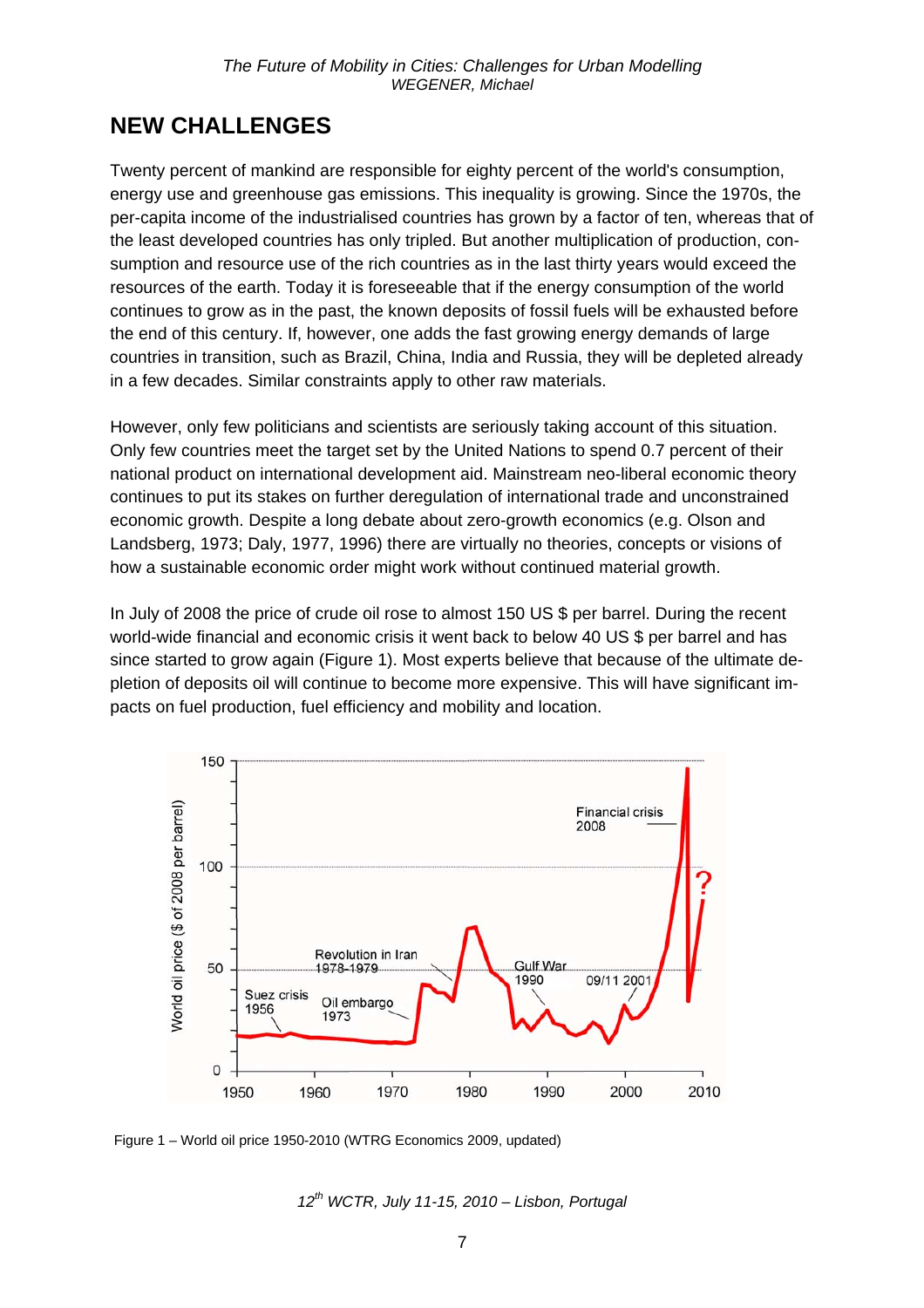Closely related to this are the challenges of climate change. Climate researchers agree that anthropogenic greenhouse gas emissions contribute significantly to global warming and that to avoid its worst implications a reduction of greenhouse gas emissions by fifty percent world-wide until 2050 is necessary. The question is how this reduction is to be achieved. Figure 2 shows  $CO<sub>2</sub>$  emissions per capita per year of selected countries in 1990 and 2006 compared to the  $CO<sub>2</sub>$  emissions considered as climate-neutral (2 t per capita per year). It becomes apparent that countries like the United States or Canada need to reduce their  $CO<sub>2</sub>$ emissions by 90 percent, most European countries by 80 percent and China by 50 percent until 2050 in order to allow developing countries like India, Bangladesh or Rwanda to catch up in economic development.



Figure  $2 - CO_2$  emissions per capita per year (t) 1990-2006 (CDIAC, 2009)

Under the impression of growing certainty of the threats of climate change, the heads of state of the European Union in March 2007 signed a declaration that by 2020 their countries achieve 20 percent less energy consumption, 20 percent renewable energy and 20 percent less greenhouse gas emissions compared to 1990 (and 30 percent if other developed countries co-operate). In August of the same year Germany adopted the target of reducing its greenhouse gas emissions by 40 percent until 2020. At the G8 Summit in L'Aquila in July 2009 the political leaders agreed that the developed countries reduce their greenhouse gas emissions by 80 percent until 2050 to allow developing countries to advance their economy. Despite these commitments, the United Nations Climate Conference in Copenhagen in December 2008 turned out to be a sad demonstration of the "tragedy of the commons", the unwillingness to give up the over-use of free common resources (Hardin, 1968).

Since then not very much has happened to achieve the original ambitious targets. Fuel consumption by transport, after some stabilisation during the economic crisis, has started to grow again. Technological progress in alternative fuels, electric cars or fuel cells has been slower than expected. If current trends continue, it is likely that without higher fuel prices, either by market developments or political intervention, the targets will not be achieved.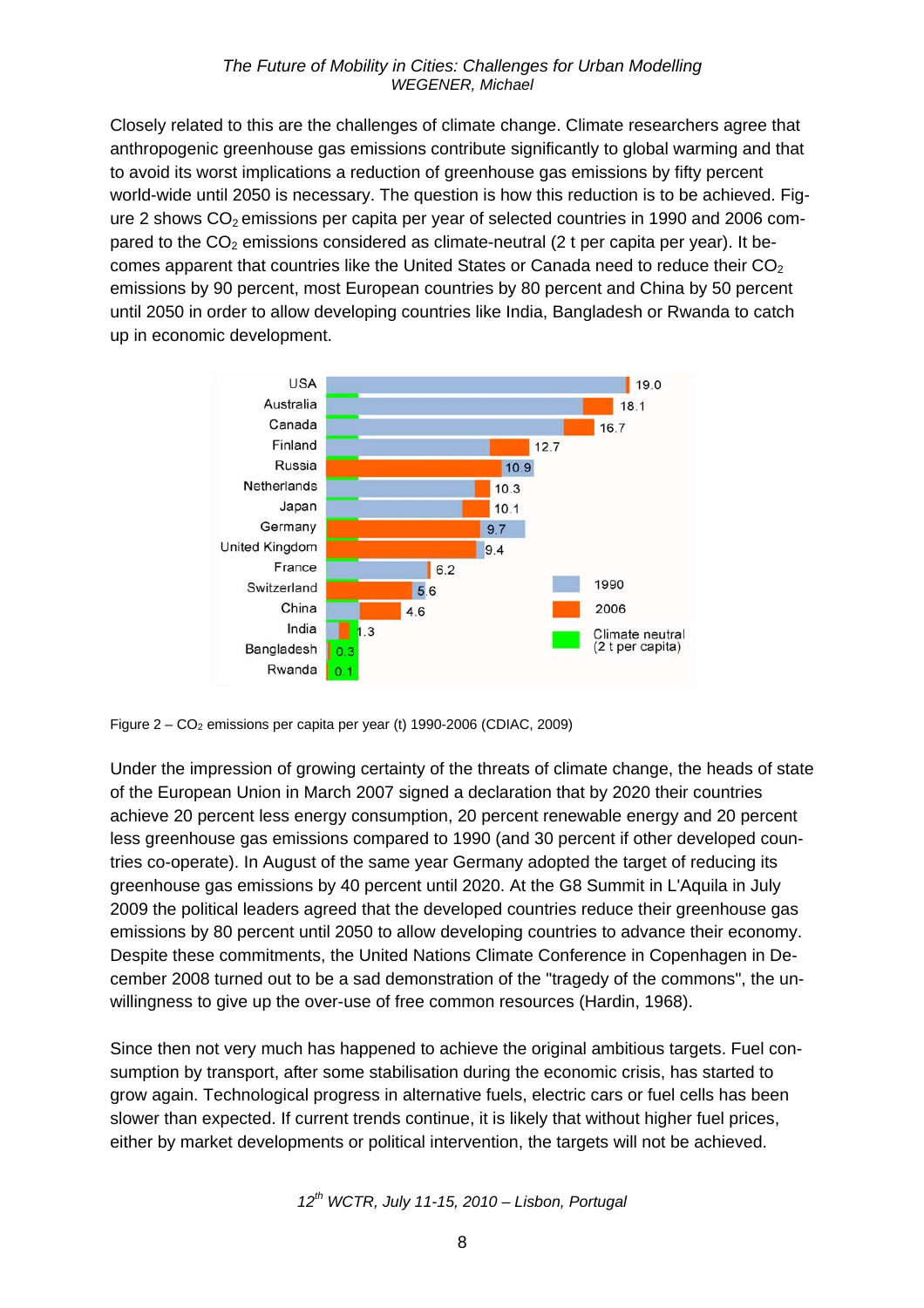## **URBAN MODELS: FIT FOR THE TASK?**

The policy challenges of energy scarcity and climate protection for cities are closely related. Both require the reduction of the use of carbon-intensive fossil fuels by more energy-efficient vehicles, alternative fuels and changes in mobility and location behaviour.

To achieve this will require new policies and policy packages in urban transport and land use planning, such as the promotion of more energy-efficient vehicles or alternative fuels and the necessary refuelling or charging infrastructure, redirection of transport investment to public transport, transport demand management to promote public transport, cycling and walking through higher fuel taxes, road pricing, speed limits and other restrictions of car driving, the implementation and enforcement of anti-sprawl legislation and the maintenance of minimum standards of access to basic services, such as retail, health care and education, for all groups of the population also in suburban and rural areas. These policies are likely to generate significant financial and distributive problems and still unknown social conflicts. Planners will therefore have to identify groups or communities affected by energy scarcity and greenhouse gas reduction policies and to design and test compensation policies to assist the most affected groups.

What will this mean for urban models? Will they be able to adequately forecast the impacts and effectiveness of these policies?

The answer is that, except for few empirical and modelling studies at the frontier of research (e.g. Ettema et al., 2009; Arentze et al., 2010), most transport and integrated land use and transport models applied in the planning practice have not yet responded to these new challenges. Many current urban models cannot model the impacts of significant fuel price increases as their travel models do not consider travel cost in their trip generation, trip distribution and modal split models. But even many models that consider travel costs in the form of generalised cost do not predict induced or suppressed travel demand because they work with fixed trip rates. Many land-use and transport models work with price elasticities estimated in times of cheap energy which may not be valid after significant fuel price increases. Many land use and transport models do not consider household budgets for housing, transport and other expenditures and do not model car ownership as a function of household incomes or travel budgets.

In order to adequately deal with significantly rising costs of transport, urban models have to address the basic needs of households that can be expected to stay more or less constant over time, such as shelter and security at the residence (space, recreation, health) and access to vital destinations (work, education, shops, services) considering the constraints of housing and travel costs in relation to household incomes. Action space theory taking into account time and money budgets may be a way to achieve this. To cope with much higher transport costs, models need to rely less on behaviour observed in times of cheap energy and instead pay more attention to strong theory. This implies less emphasis on preferences and choices but more emphasis on needs and constraints, less statistical calibration and more plausibility analysis, less focus on detail and more focus on basic essentials.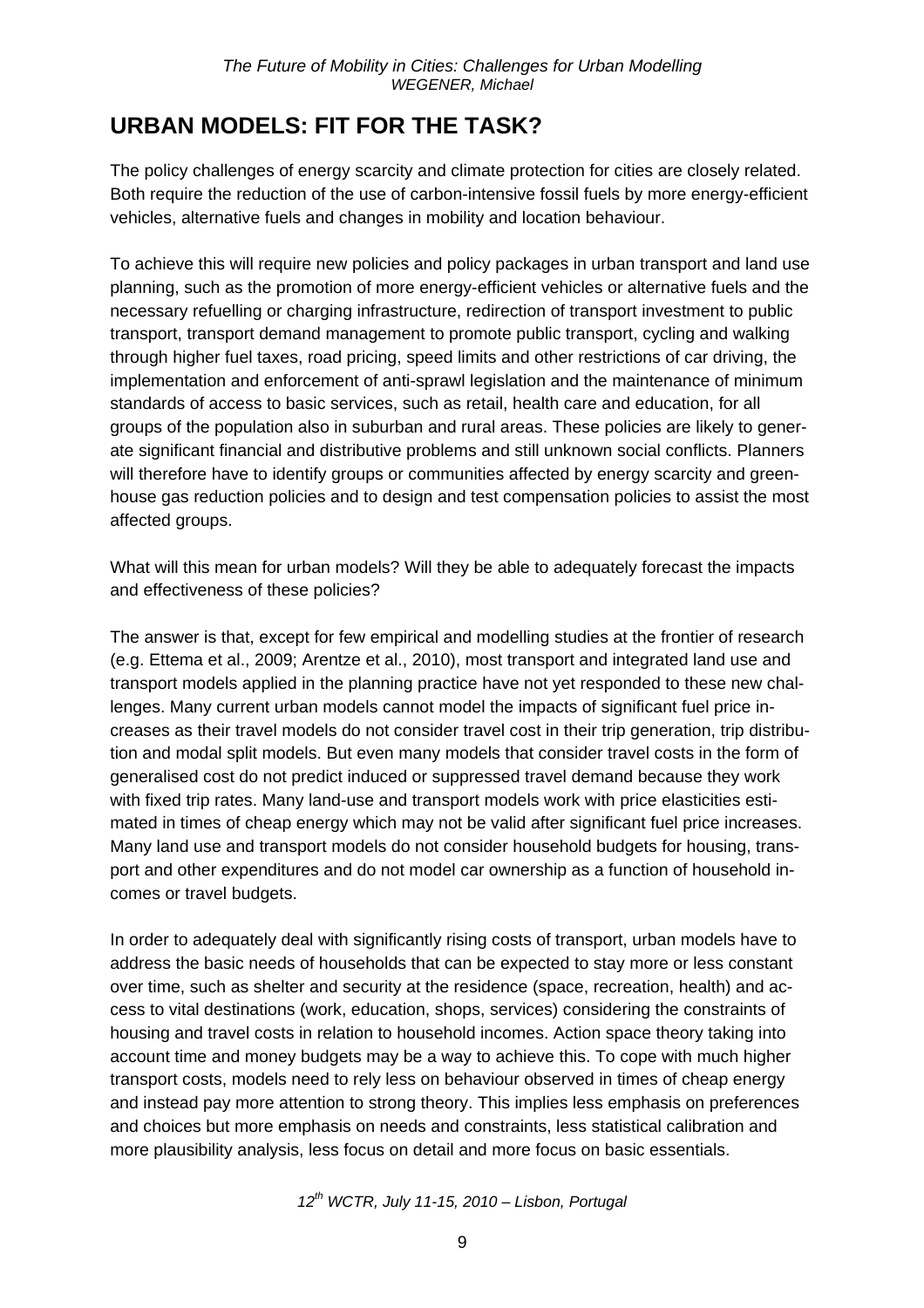# **THE STEPs PROJECT**

In this section it is demonstrated how the impacts of significant energy price increases on urban mobility and location behaviour can be modelled based on concepts of action-space theory. The example is taken from the EU 6th RTD Framework project STEPs (Scenarios for the Transport System and Energy Supply and their Potential Effects). In STEPs five urban land-use transport models were applied to forecast the long-term economic, social and environmental impacts of scenarios of fuel price increases and infrastructure, technology and demand regulation policies (Fiorello *et al.*, 2006). Here the results for the urban region of Dortmund are summarised.

#### **The IRPUD Model**

For this the IRPUD model developed at the Institute of Spatial Planning of the University of Dortmund (IRPUD) was used (Wegener, 2001). The IRPUD model is a simulation model of intraregional location and mobility decisions in a metropolitan area. It receives its spatial dimension by the subdivision of the study area into zones connected with each other by transport networks containing the most important links of the public transport and road networks coded as an integrated, multimodal network including past and future network changes. It receives its temporal dimension by the subdivision of time into periods of one or more years duration.

The IRPUD model has a modular structure and consists of six interlinked submodels operating in a recursive fashion on a common spatio-temporal database:

- The *Transport* submodel calculates work, shopping, service, and education trips for four socio-economic groups, and three modes: walking/cycling, public transport and car.
- The *Ageing* submodel computes all changes of the stock variables of the model (employment, population and households/housing) which result from demographic, technological or long-term socio-economic trends.
- The *Public Programmes* submodel processes a large variety of public programmes specified by the model user in the fields of employment, housing, health, welfare, education, recreation and transport.
- The *Private Construction* submodel considers investment and location decisions of private developers, i.e. of enterprises erecting new industrial or commercial buildings, and of residential developers who build flats or houses for sale or rent or for their own use.
- The *Labour Market* submodel models intraregional labour mobility as decisions of workers to change their job in the regional labour market.
- The *Housing Market* submodel simulates intraregional migration decisions of households as search processes in the regional housing market as stochastic microsimulation.

The top diagram in Figure 3 shows how the submodels work together.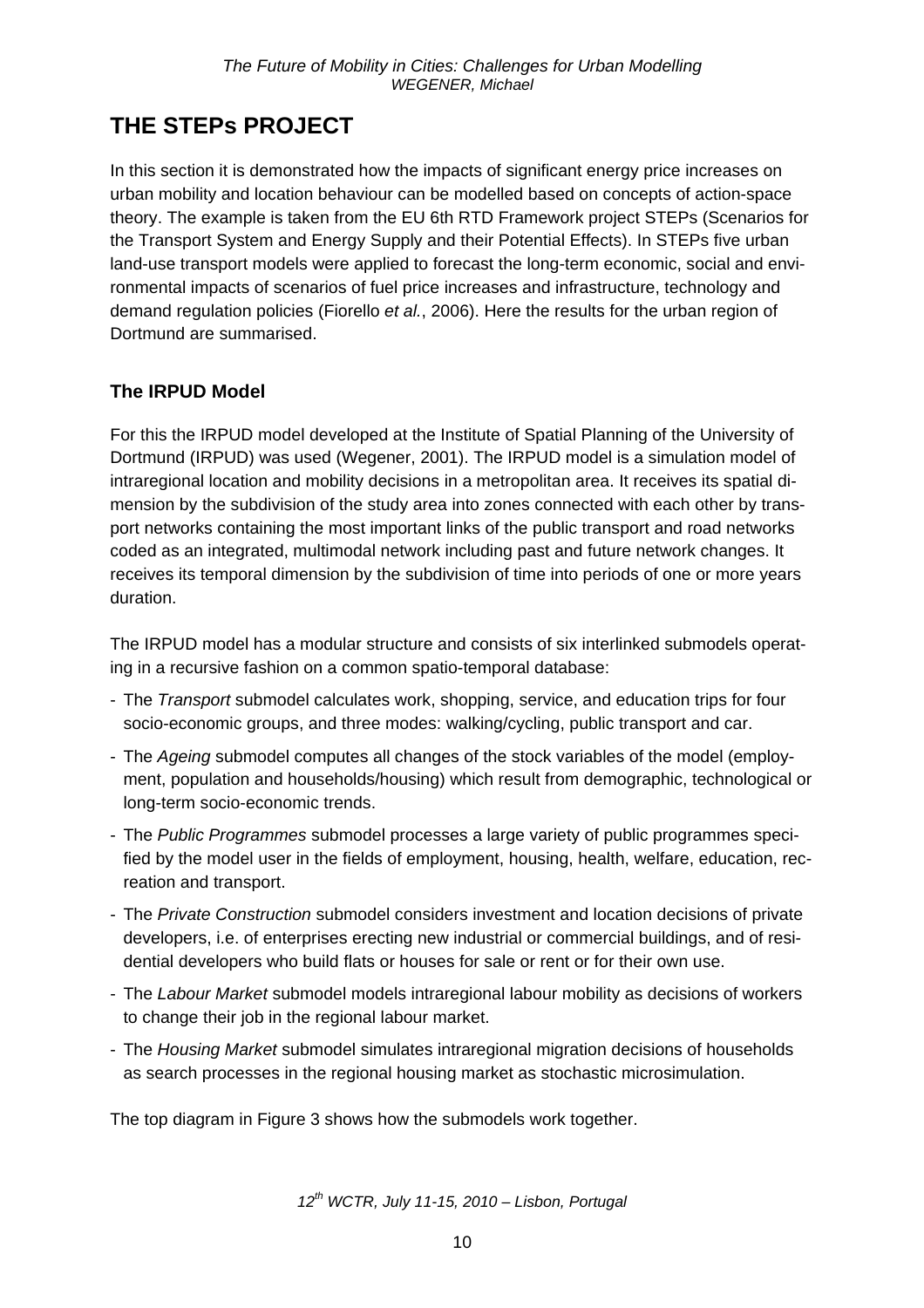*The Future of Mobility in Cities: Challenges for Urban Modelling WEGENER, Michael* 



Figure 3 – The IRPUD model (top) and its transport submodel (bottom)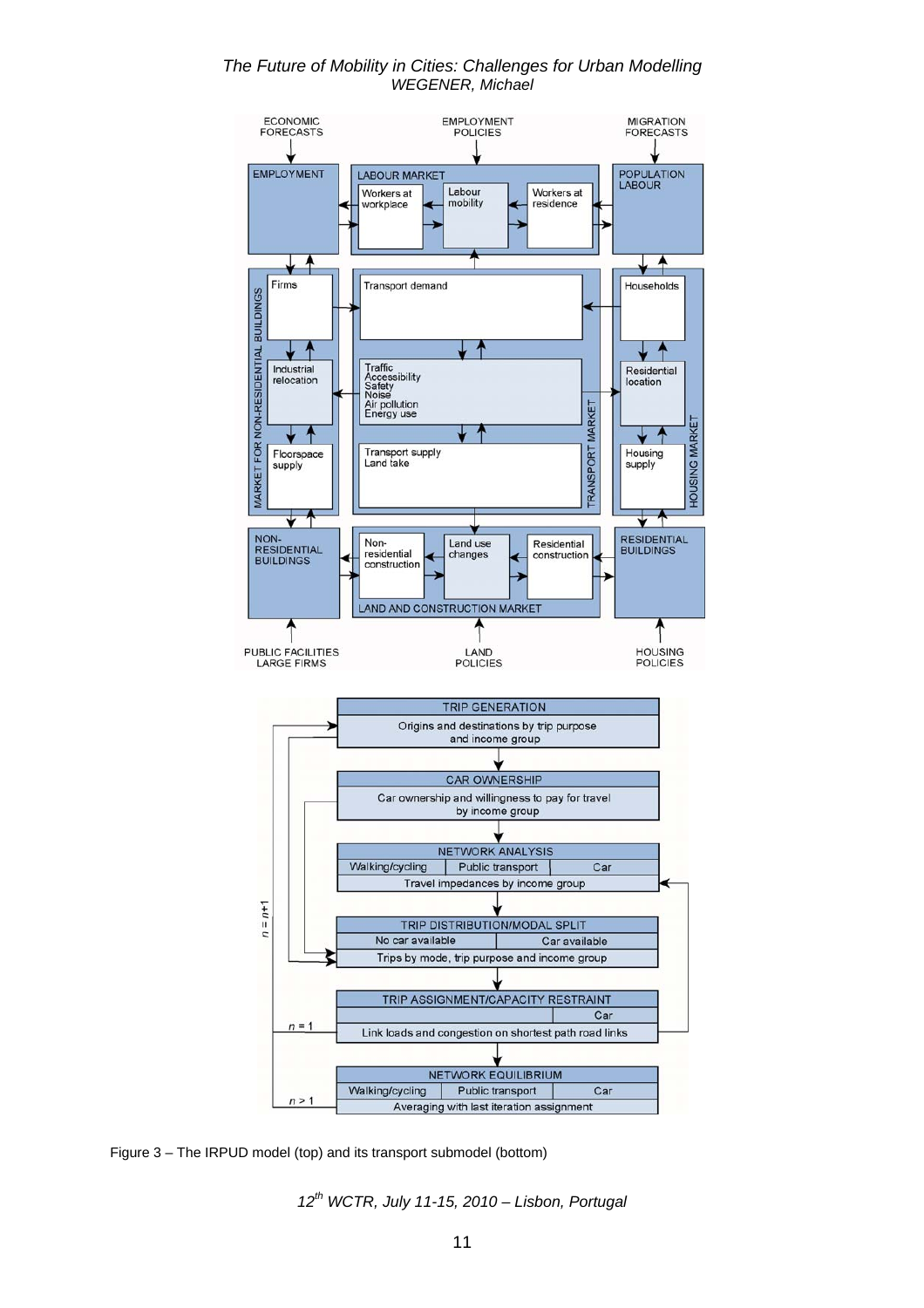The two square boxes at the top corners of the diagram show the main actors of the model, employment (firms) and population (households). The two square boxes at the bottom corners show the corresponding residential and non-residential buildings. Between the four boxes there are markets: the regional labour market, the regional housing market, the regional market for non-residential buildings and the regional land market. They are linked by the transport market in the centre.

The *Transport* submodel determines a user-optimum set of flows where car ownership, trip rates and destination, mode and route choice are in equilibrium subject to congestion in the road network and household budgets for travel time and travel expenditures. These budgets change over time as a function of demographic and household formation trends, labour market dynamics and changes in household incomes due to increasing wealth or economic growth or decline. Equilibrium between budget constraints and transport expenditures is achieved by adjusting car ownership and the number of discretionary trips and destination, mode and route choice after each iteration of the assignment step. In addition, the budget constraints are modified by substitution elasticities between housing and travel budgets. Figure 3 (bottom) shows the main steps and feedbacks in the transport submodel.

#### **Scenarios**

The STEPs scenarios combined three rates of consumer fuel price increases with three sets of policies (Table 1):

| Policies                      | Fuel price increase |                |                |
|-------------------------------|---------------------|----------------|----------------|
|                               | 1 % p.a.            | 4 % p.a.       | 7 % p.a.       |
| Do-nothing                    | $A-1$               | $B-1$          | $C-1$          |
|                               | 1.60 €*             | $3.33 \in$ *   | 6.80 €*        |
| Business as usual             | A0                  | B0             | C <sub>0</sub> |
|                               | $1.81€$ *           | $3.77€*$       | 6.05 €*        |
| Technology and infrastructure | A1                  | <b>B1</b>      | C <sub>1</sub> |
|                               | $1.81€*$            | $3.77 \in$ *   | 6.05 €*        |
| Travel demand management      | A2                  | <b>B2</b>      | C <sub>2</sub> |
|                               | $3.35 \in X$        | 6.95 €*        | 23.25€*        |
| Policy packages               | A3                  | B <sub>3</sub> | C <sub>3</sub> |
|                               | $3.35 \in X$        | 6.95 €*        | 23.25 €*       |

Table 1 – STEPs scenarios

\* *€ of 2008 per litre in 2030* A-1 *Reference Scenario*

The A scenarios assume a low price increase of 1 % p.a. resulting in a consumer fuel price at the petrol station of 1.60  $\epsilon$  (of 2008) per litre in 2030 if no other policies are implemented. The B scenarios assume a medium rate of increase of 4 % p.a. resulting in a consumer price of 3.33  $\epsilon$  (of 2008) in 2030. The worst-case C scenarios assume a large increase of 7 % p.a. resulting in a fuel price of  $6.80 \in ($ of 2008) in 2030.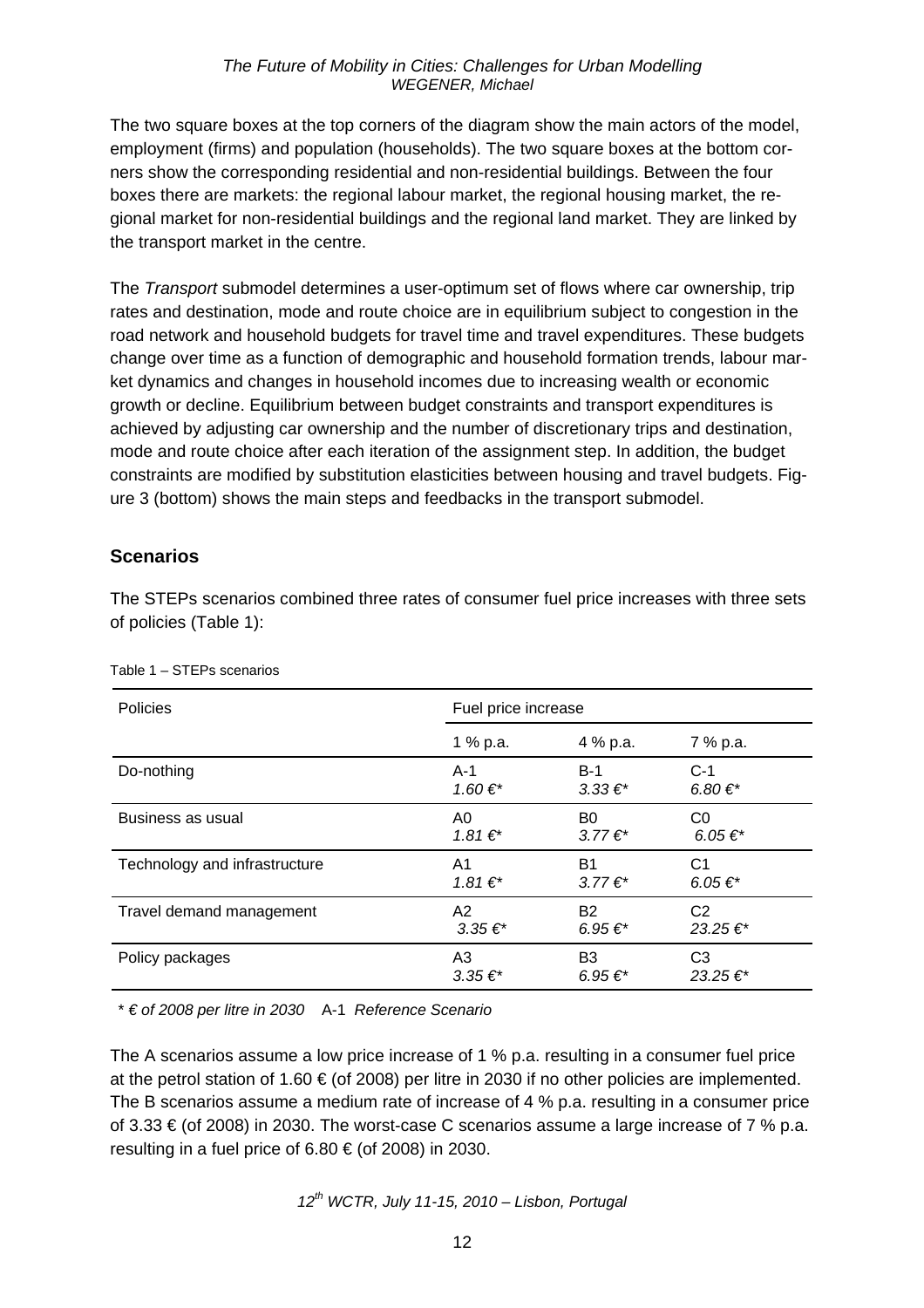Besides the do-nothing scenarios A-1, B-1 and C-1 and the business-as-usual scenarios A0, B0 and C0, three types of policy scenarios were simulated: Scenarios A1, B1 and C1 examine various technology and infrastructure policies, such as more energy-efficient cars, alternative vehicles and fuels and public transport improvements. The demand management scenarios A2, B2 and C2 examine taxation and pricing policies, speed limits, promotion of telework and land use planning. The combination scenarios A3, B3 and C3 examine integrated strategies combining technology, infrastructure and demand management policies. Table 1 shows the resulting consumer fuel prices in 2030 in each scenario. Scenario A-1 is used as the Reference Scenario for comparison between scenarios.

#### **Scenario Results**

Figure 4 shows selected results of the fifteen scenarios for selected transport indicators. All scenarios are identical until 2005 and then diverge due to the assumed fuel price increases or policies. The differences between the coloured lines representing the policy scenarios and the heavy black line representing the Reference Scenario A-1 indicate the effect of the fuel price increases and/or related policies. All fuel price increases and policies work in the same direction: they constrain spatial mobility – despite the fact that some policies are intended to compensate or at least mitigate the negative effects of increasing fuel prices. In no case these are strong enough to compensate the fuel price effect.

Figure 4 (top) shows the effects on mode choice. They are consistent with expectations: the higher the fuel price increase, the fewer people drive by car. In the Reference Scenario A-1 the share of car trips continues to increase due to cheap fuel and growing incomes and car ownership. As fuel prices go up, the share of car trips goes down to the levels of the 1970s and 1980s. In the two worst-case Scenarios C2 and C3 car travel is reduced to taxi and emergency trips. It can also be seen that with each rate of fuel price increase, the travel demand management policies in Scenarios A2, B2 and C2 reduce car travel more than the technology and infrastructure policies in Scenarios A1, B1 and C1, because they make car travel slower and/or more expensive.

Figure 5 (bottom) shows the impacts on  $CO<sub>2</sub>$  emissions of transport of trips by all modes generated or attracted by the origins and destinations in the study area, including the parts of long-distance trips lying outside the study area. In the Reference Scenario A-1, car fuel consumption and resulting  $CO<sub>2</sub>$  emissions continue to grow despite improvements in car energy efficiency because of growing car ownership and more and longer car trips. The reductions in fuel consumption and  $CO<sub>2</sub>$  emissions in the policy scenarios are more or less proportional to those in the share of car trips. The combined strategies of Scenarios A3, B3 and C3 perform better than the corresponding travel demand management policies in Scenarios A2, B2 and C2 because they use more energy-efficient cars and alternative vehicles and fuels. However, in only few scenarios the resulting reductions in  $CO<sub>2</sub>$  emissions meet or exceed the greenhouse gas reduction target of the German government of 40 percent by 2020. This demonstrates that only a combination of advances in fuel efficiency and alternative vehicles with price incentives to induce changes in mobility and location behaviour will achieve this target.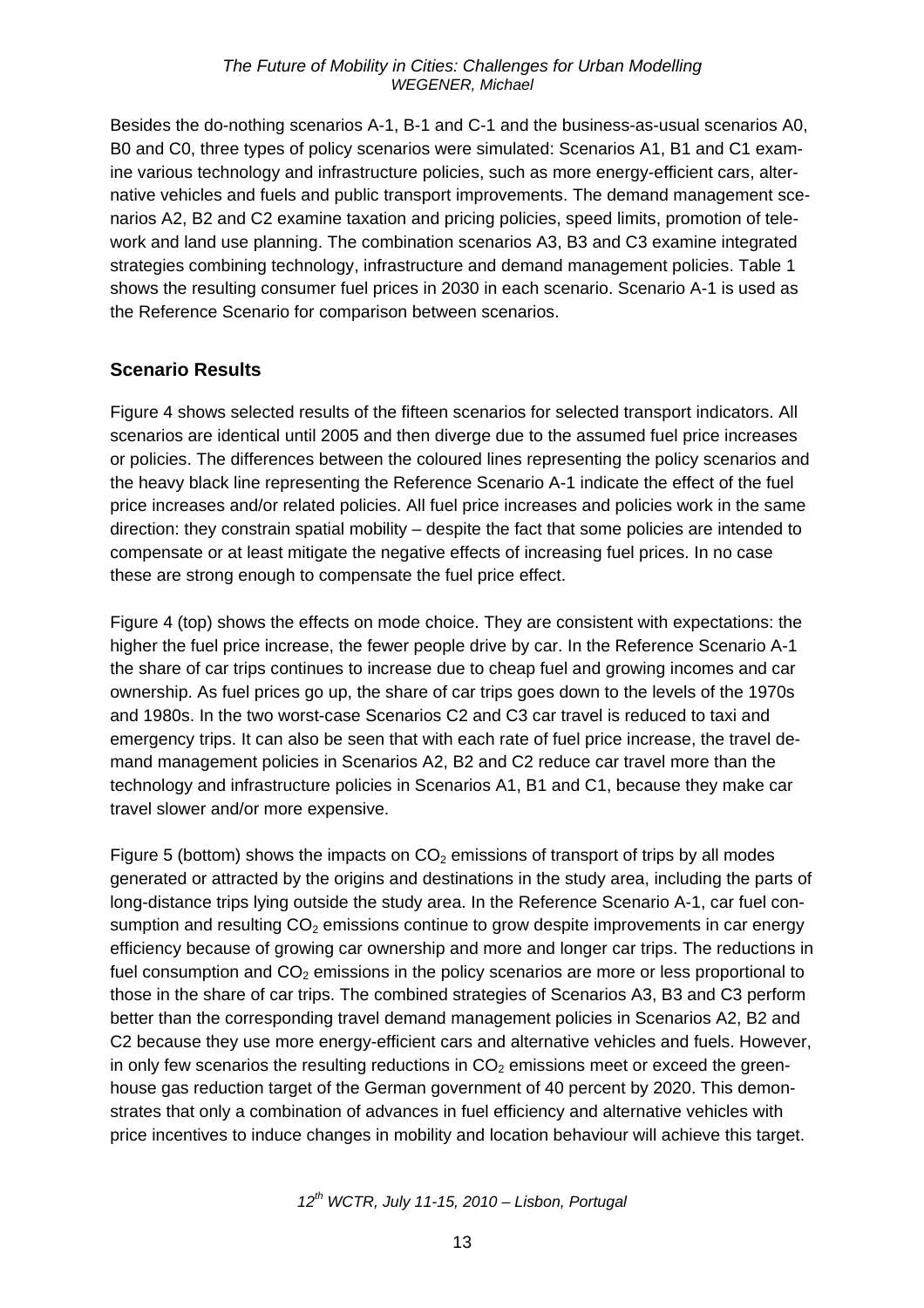*The Future of Mobility in Cities: Challenges for Urban Modelling WEGENER, Michael* 



Figure 5 – Scenario results 1970-2030: Share of car trips (top) and  $CO<sub>2</sub>$  emissions by transport (bottom)

The simulation results suggest that if travel time budgets and income-dependent travel cost budgets are considered, the responses of mobility and location behaviour to travel cost increases are substantial.

This is in good agreement with empirically measured price elasticities of travel reported in the literature of about -0.3 for short-term and higher for long-term responses including relocation (Litman, 2010). When the results of the different urban land-use transport models applied in STEPs were compared in a meta analysis (Fiorello *et al.*, 2006, 138-147; Wegener, 2009a), the IRPUD model showed stronger responses to higher fuel costs than the other models. It will be an issue of further research to find out which models are right.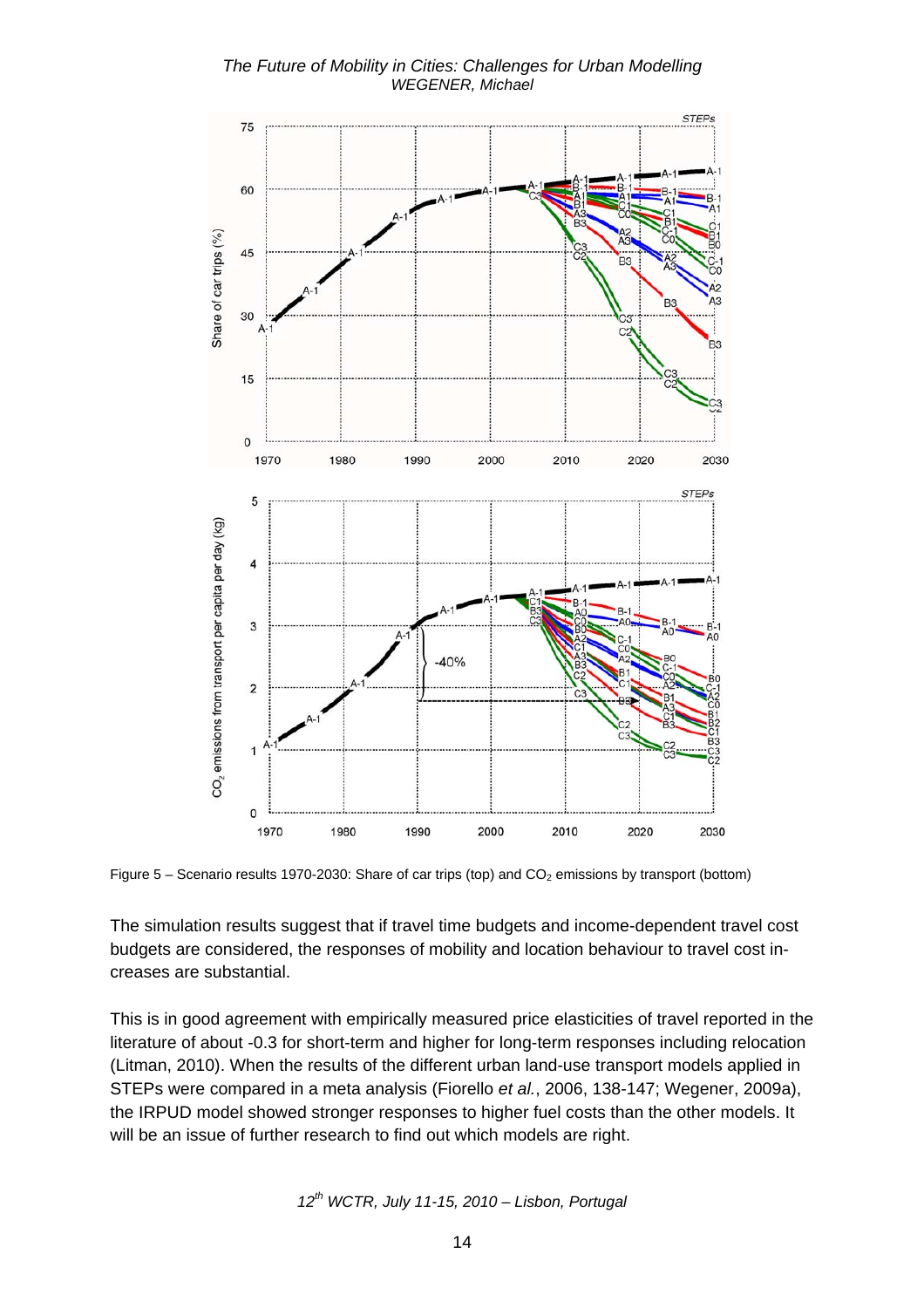#### *The Future of Mobility in Cities: Challenges for Urban Modelling WEGENER, Michael*

From a planning point of view, the simulations show that the ambitious greenhouse gas reduction targets of the government can be achieved, but not by technology alone but by a combination of technological and behavioural change. In all scenarios, the long-term trend towards more and longer trips and more trips by car is stopped or even reversed. Average travel distances per capita return to the levels of the 1990s, average travel distances by car to the levels of the 1980s and before. There is a renaissance of cycling and walking, and the number of trips by public transport more than doubles. The share of car trips declines to levels last experienced in the 1970s.

These changes in travel behaviour are not voluntary, but forced responses to severe constraints. By present standards they imply a loss of quality of life. As mandatory trips, such as work and school trips, cannot easily be changed, the reductions in trips and trip distances mostly affect voluntary trips, such as social or leisure trips, and every such trip not made means a friend not visited, a meeting not attended or a theatre performance or soccer match not seen. Rising costs of transport also mean financial stress for households who have to sell their cars and still have to spend more on travel than before, although their incomes grow less and housing becomes more expensive.

However, European cities contain a huge potential for long-term adjustment of mobility and location behaviour by internal reorganisation, i.e. by better spatial co-ordination of activities. When mobility becomes more expensive, accessibility becomes again an important location factor. Households move closer to their work places and firms closer to their customers, suppliers and workers. Farther-away destinations are replaced by nearer ones that can be reached by bicycle or on foot. Neighbourhood relations, often neglected in the past, become important again. Higher-density, mixed-use urban structures facilitate these adjustments.

The most positive effects of the reduction in traffic caused by rising fuel prices are its effect on the environment. Every car trip not made and every kilometre the remaining trips are shorter means less greenhouse gases, air pollution and accidents. In addition, the efforts to develop more energy-efficient cars and alternative vehicles stimulated by the fuel price increases and related policies contribute to the positive environmental balance. From the point of view of achieving the government greenhouse gas reduction targets, high fuel prices are the best possible prospect.

The policy challenge will be to make high fuel prices socially and politically acceptable. For this cities need integrated and long-term transport and land use strategies that include a combination of pricing policies directed at car users with affordable public transport fares, public transport infrastructure investments to improve public transport speed and service and regional spatial development plans supporting living near central areas, in satellite cities or along public transport corridors.

Moreover, integrated transport and land use strategies require co-operation between the core cities and suburban municipalities, a strong regional planning system and efficient mechanisms of horizontal and vertical co-ordination and a broad public debate between researchers, policy makers, stakeholders and citizens.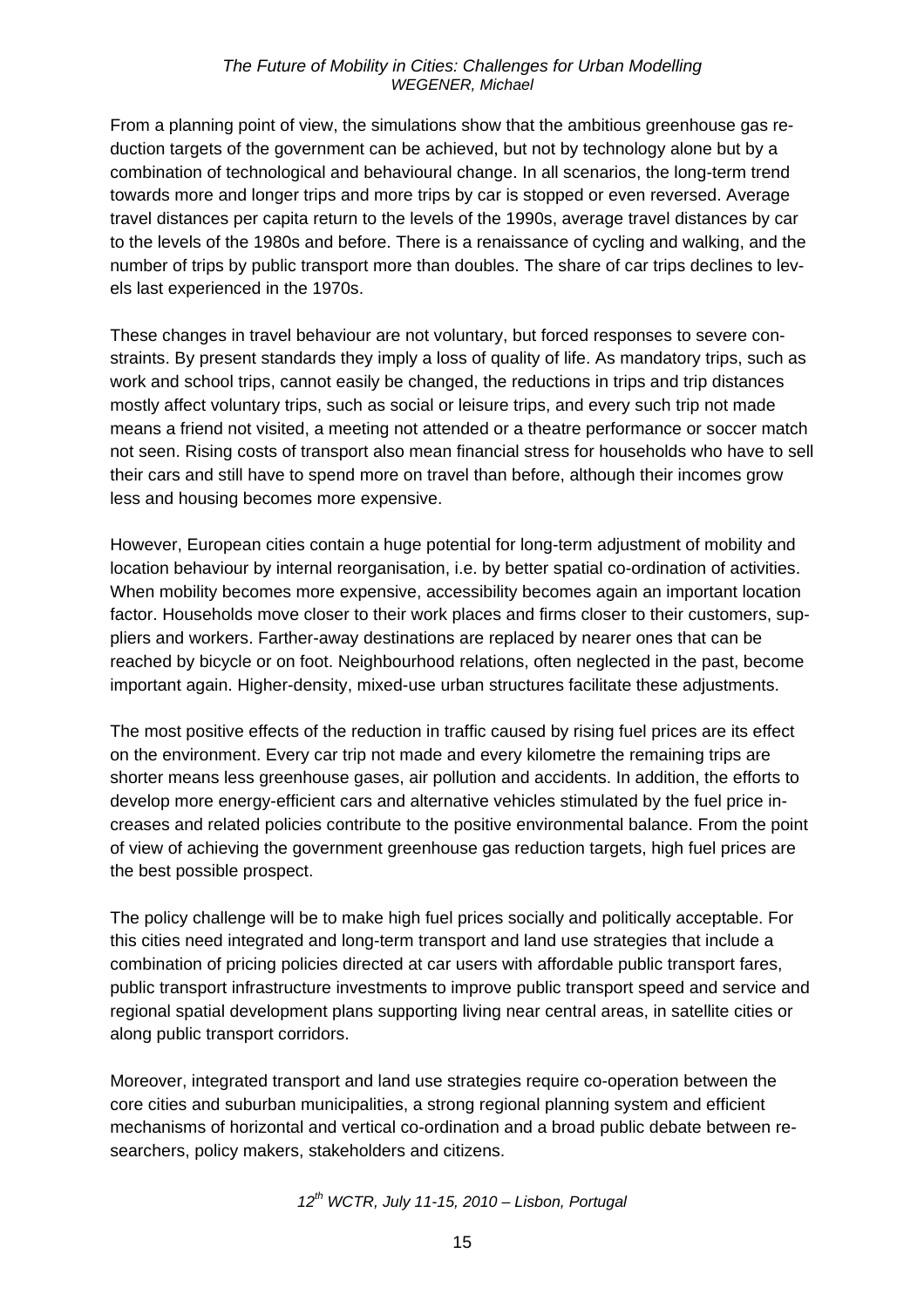### **CONCLUSIONS**

Because of the ultimate depletion of fossil fuels and the imperatives of climate protection, energy for transport will no longer be abundant and inexpensive but scarce and expensive. This will have fundamental consequences for mobility and location behaviour in cities. The changes in the priorities of planning caused by energy scarcity and climate change will have significant impacts on the philosophy and method of urban modelling.

Urban models that were calibrated on past behaviour and/or do not explicitly consider the costs of mobility and location relative to household incomes are not able to forecast these changes and will tend to underestimate the behavioural response of households and predict that they overspend their travel budgets. In order to adequately deal with significantly rising costs of transport, urban models have to address the basic needs of households that can be expected to stay more or less constant over time, such as shelter and security at the place of residence and access to necessary activities and services, and consider the constraints of housing and travel costs in relation to household income. Action space theory taking into account both time and money budgets may a way to achieve this.

There is again the danger that urban models are rejected because they fail to address the new challenges of energy scarcity and climate change and the resulting social conflicts. This time the "seven sins of large-scale models" would be:

- too much extrapolation of past trends
- too much belief in equilibrium
- too much reliance on observed behaviour
- too much attention to preferences
- too much emphasis on calibration
- too much effort spent on detail
- too much focus on incremental solutions

The fundamental changes in the problems and priorities of urban planning due to energy scarcity and climate change will require a change in the philosophy and method of urban modelling:

- less extrapolation, more fundamental change
- less equilibrium, more dynamics
- less observed behaviour, more theory
- less preferences, more constraints
- less calibration, more plausibility analysis
- less detail, more basic essentials
- less forecasting, more backcasting

Backcasting means in this context that urban modellers concentrate less on policies that are politically acceptable but more on policies that need to be implemented if the  $CO<sub>2</sub>$  reduction targets of governments are to be achieved (Hickman and Banister, 2007). For this nothing less than a paradigm shift in urban modelling is required.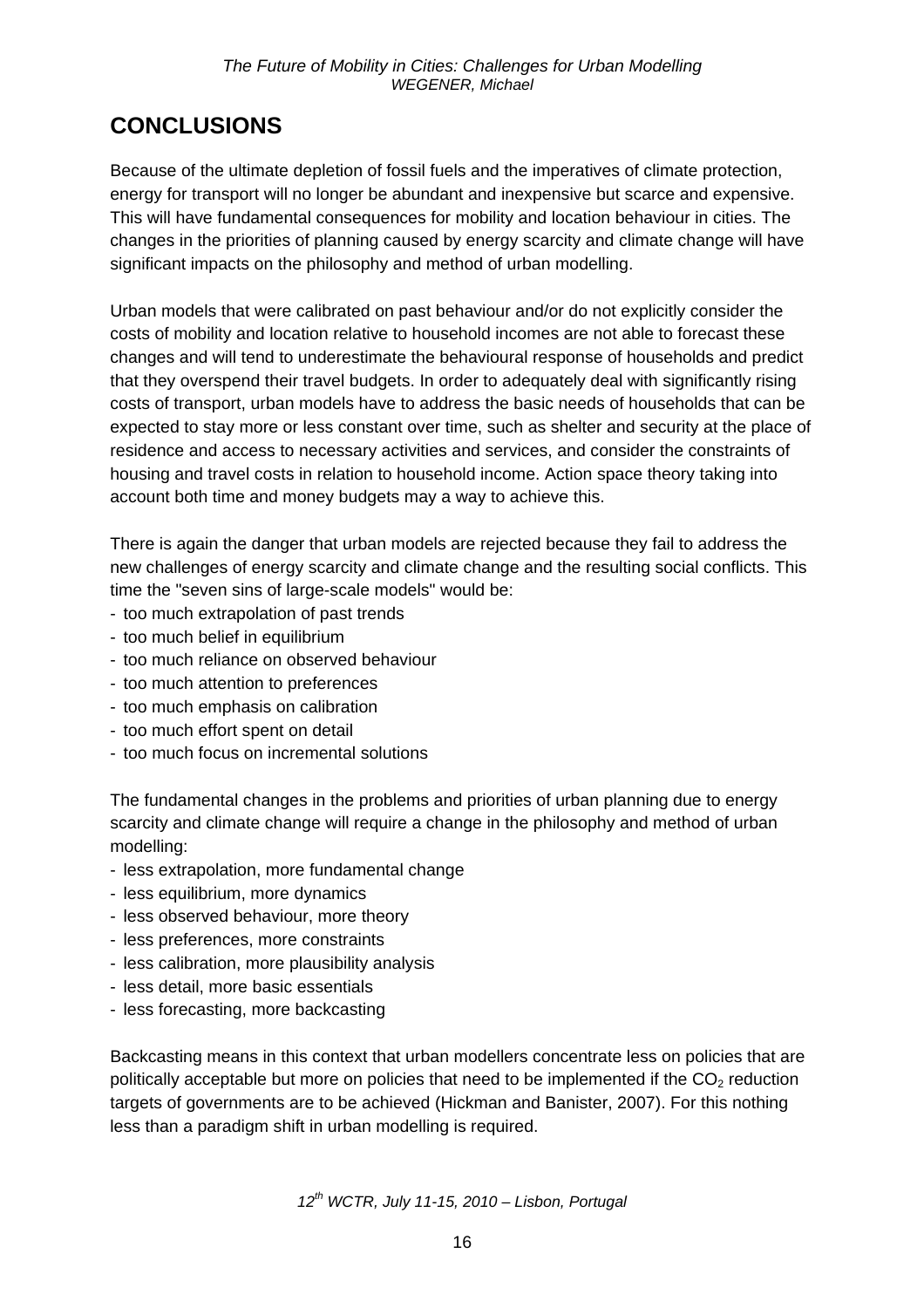### **REFERENCES**

Alonso, W. (1964). *Location and Land Use.* Harvard University Press, Cambridge, MA.

CDIAC – Carbon Dioxide Information Center (2009). Fossil-Fuel  $CO<sub>2</sub>$  Emissions. Oak Ridge National Laboratory, Oak Ridge, TN. http://en.wikipedia.org/wiki/List\_of\_countries\_by\_ carbon\_dioxide\_emissions\_per\_capita

Daly, H.E. (1977). *Steady-State Economics*. 2nd ed. 1991, Island Press, Washington, D.C.

Daly, H.E. (1996). *Beyond Growth. The Economics of Sustainable Development*. Beacon Press, Boston.

Arentze, T., D. Ettema and H. Timmermans (2010). Incorporating time and income constraints in dynamic agent-based models of activity generation and time use: approach and illustration. *Transportation Research C*, 18(1), 71-8.

Ettema, D., T. Arentze and H. Timmermans (2009). Modelling the influence of temporal and monetary constraints on activity participation, travel, consumption of goods, residential location and work status: Application in a land use transport interaction (LUTI) model. Paper presented at the 88th TRB Annual Meeting, Washington, DC, 11-15 January 2009.

Fiorello, D., G. Huismans, E. López, C. Marques, T. Steenberghen, M. Wegener and K.G. Zografos (2006). *Transport Strategies under the Scarcity of Energy Supply*. Final Report of the EU project STEPs edited by A. Monzon and A. Nuijten. Buck Consultants, Den Haag. http://www.steps-eu.com/reports.htm

Hägerstrand, T. (1970). What about people in Regional Science? *Papers of the Regional Science Association*, XXIV, 7-21. Reprinted in M. Wegener, K. Button and P. Nijkamp (eds.) *Planning History and Methodology*. Classics in Planning 5. Edward Elgar, Cheltenham, 326-340.

Hardin, G. (1968). The tragedy of the commons. *Science*, 162/3859, 1243-1248.

Hickman, R. and D. Banister (2007). Looking over the horizon: transport and reduced  $CO<sub>2</sub>$ emissions in the UK by 2030. *Transport Policy*, 14, 377-387.

Lee, D.B. (1973). Requiem for large-scale models. *Journal of the American Institute of Planners*, Vol. 39, 163-178. Reprinted in A. Reggiani, K. Button and P. Nijkamp (eds.) *Planning Models*. Classics in Planning 2, Edward Elgar, Cheltenham, 2006, 19-34.

Litman, T. (2010). *Transportation Elasticities: How Prices and Other Factors Affect Travel Behavior*. Victoria Transport Policy Institute, Victoria, BC. http://www.vtpi.org/elasticities.pdf

Lowry, I.S. (1964). *A Model of Metropolis*. RM-4035-RC, The RAND Corporation, Santa Monica, CA.

Marshall, S. and D. Banister (eds.) (2007). *Land Use and Transport. European Research towards Integrated Policies*. Elsevier, London.